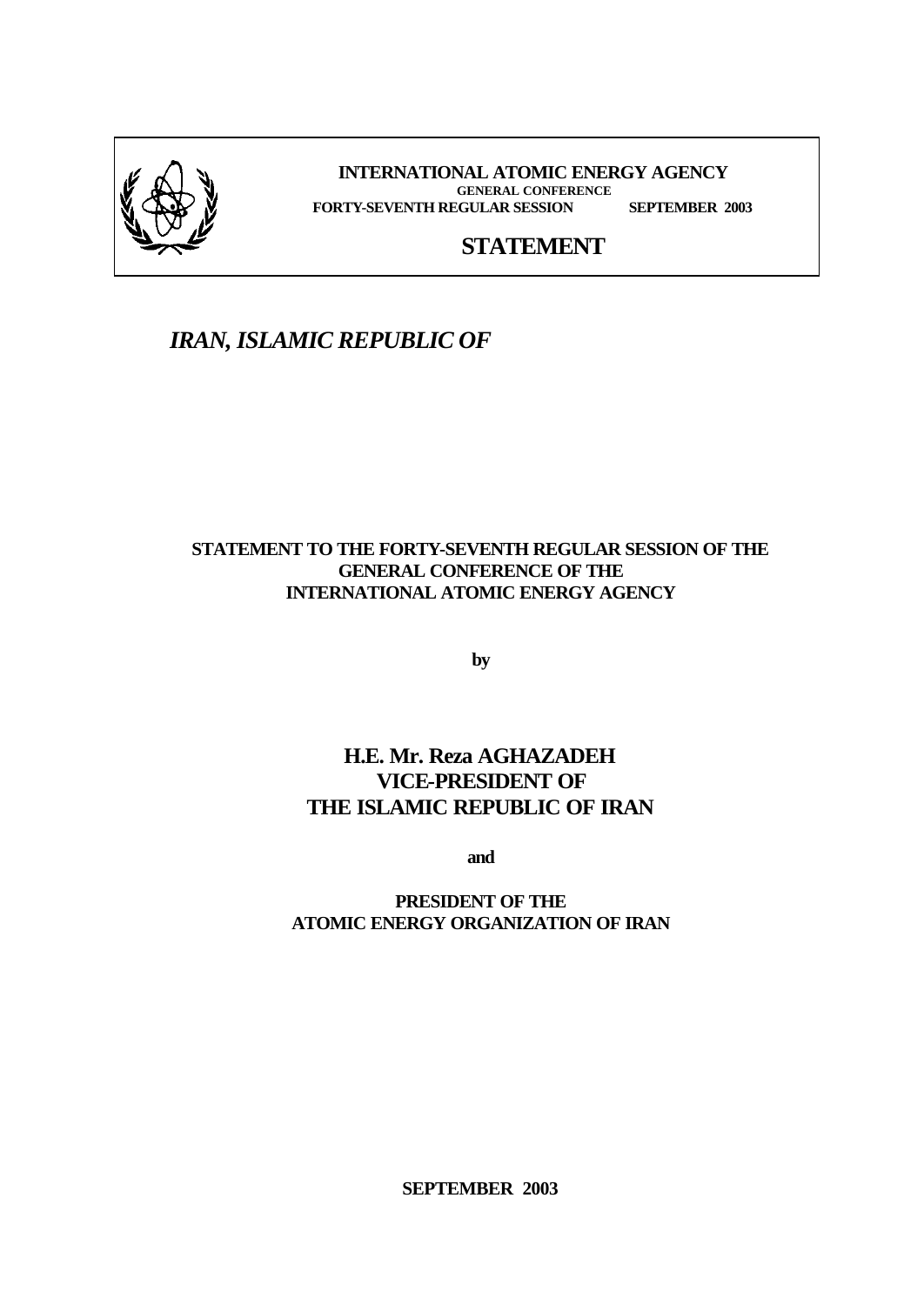# **In the Name of God, the Compassionate, the Merciful**

Mr. President, Excellencies,

I wish to congratulate you and through you all the members of the Bureau for your election to guide the important deliberations of the  $47<sup>th</sup>$  Session of the General conference in the next few days. My delegation is confident that under your leadership we will work through important issues before us and try to inject more wisdom and rationality in our dispensation of the issues.

I also wish to thank our distinguished Director General for his statement and reports.

Last week a resolution was adopted in the Board of Governors on the nuclear program in my country. My delegation objects not only to the resolution but also to the manner in which it was developed and negotiated. The resolution goes beyond the words and spirit of the NPT and the IAEA Statutes, even beyond the provisions of the Additional Protocol, which we are still in the process of negotiating it. My delegation could not have associated itself with such a resolution, which was pushed to a decision through resorting to false attributions to the Secretariat, arms twisting at many capitals, and stone walling the views and amendments of not only 15 members of the NAM, but also those of others including some of the co-sponsors themselves. This is unilateralism at its worst, that is to say, extreme unilateralism posed under a multilateralist cloak. We believe there is more to this resolution that meets the eye at the first glance. There is an agenda behind it that is conceived in escalating tension and chaos to divert attention from serious issues that deal with partisan politics in the United States.

In our view, such a heavy-handed approach to get a resolution casts considerable doubt on the validity, utility and above all, the practicality of so a resolution. It seems that the resolution has been engineered in such a manner to guarantee its non-or half implementation. We sincerely doubt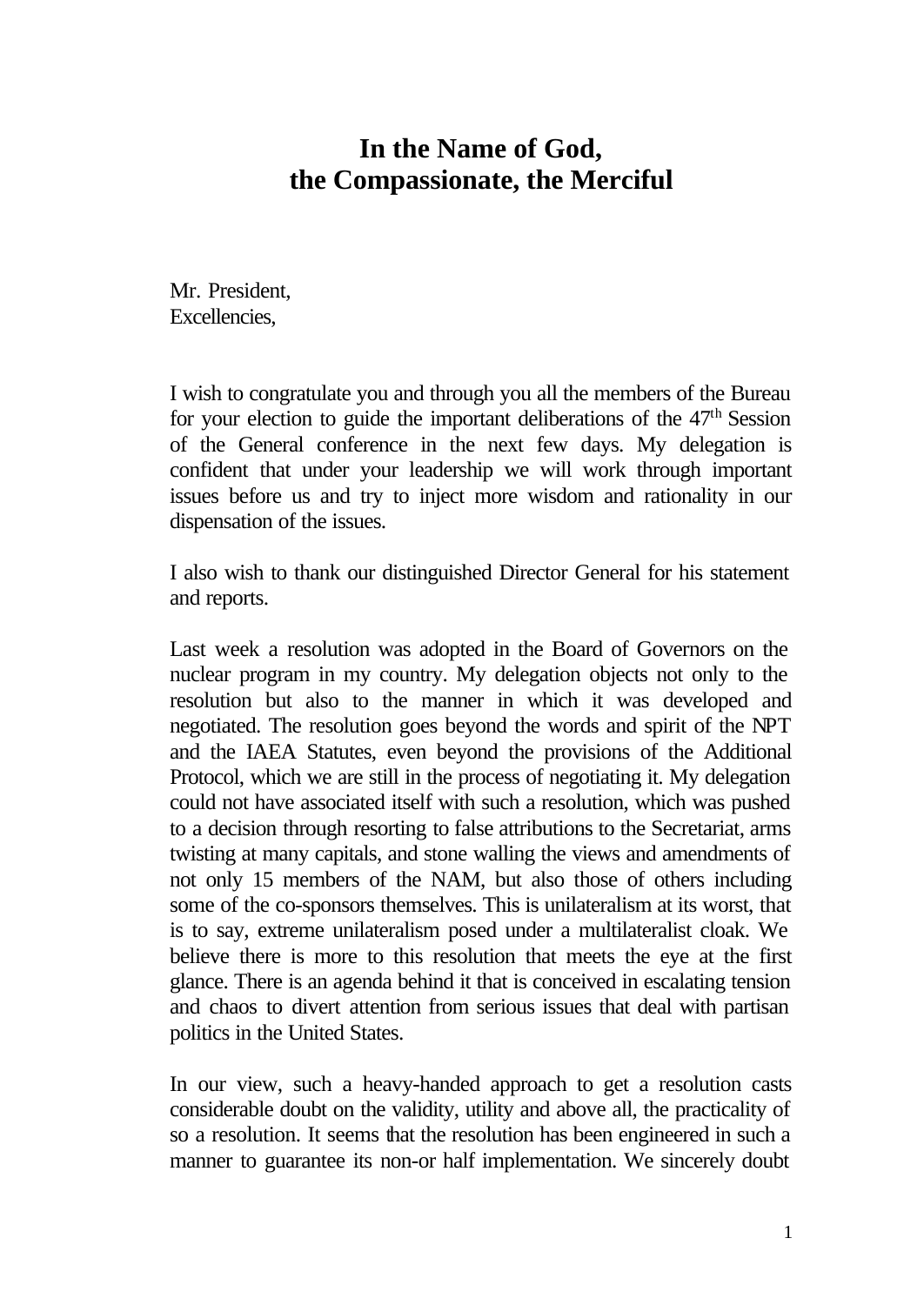whether this resolution intends, as it should, to promote the effectiveness of the safeguards and non-proliferation regime.

We have serious problems with this resolution. From its inconsistency with the NPT to its deadline for cooperation and its venomous language are all problematic. These are our preliminary views on this resolution. We are studying the resolution carefully and will officially respond to it in a few days.

In the meantime, I wish to underline the following points:

- 1- Iran is fully committed to its NPT responsibility, not only because of its contractual obligation, but also because of its religious and ethical considerations,
- 2- Iran's actions and policies are geared to strengthening the safeguards regime, because of strategic considerations,
- 3- Iran's planned nuclear development programme to generate 7000 Mw electricity with secured fuel has factored in consideration of strengthening the Safeguards, through joining the Additional Protocol or otherwise, so as to encourage the international community to give a serious impetus to others in the Middle East to respond positively to Iran's initiative for establishing the Middle East as a nuclear-weapon free zone.
- 4- It is indeed unfortunate to note that despite all our attempts to resolve the outstanding issues, the ever-increasing cooperation with the Agency as clearly reflected in the report, we have witnessed an opposite trend by those who seek to disrupt the process.
- 5- Had the ongoing process continued, we would surely have had achieved the desired results of full transparency and confidence. The Resolution will certainly not help the process forward and is thus seen as counter productive.
- 6- We are here with the message of willingness to find ways and means that would salvage the process and maintain the issue within the framework of the relevant international body, under the direction of the Director General, taking into account the interpretations put forth by the majority of the Board members on the content of the resolution.

The international community still considers the existence of nuclear weapons and their possible use as the most serious threat to the very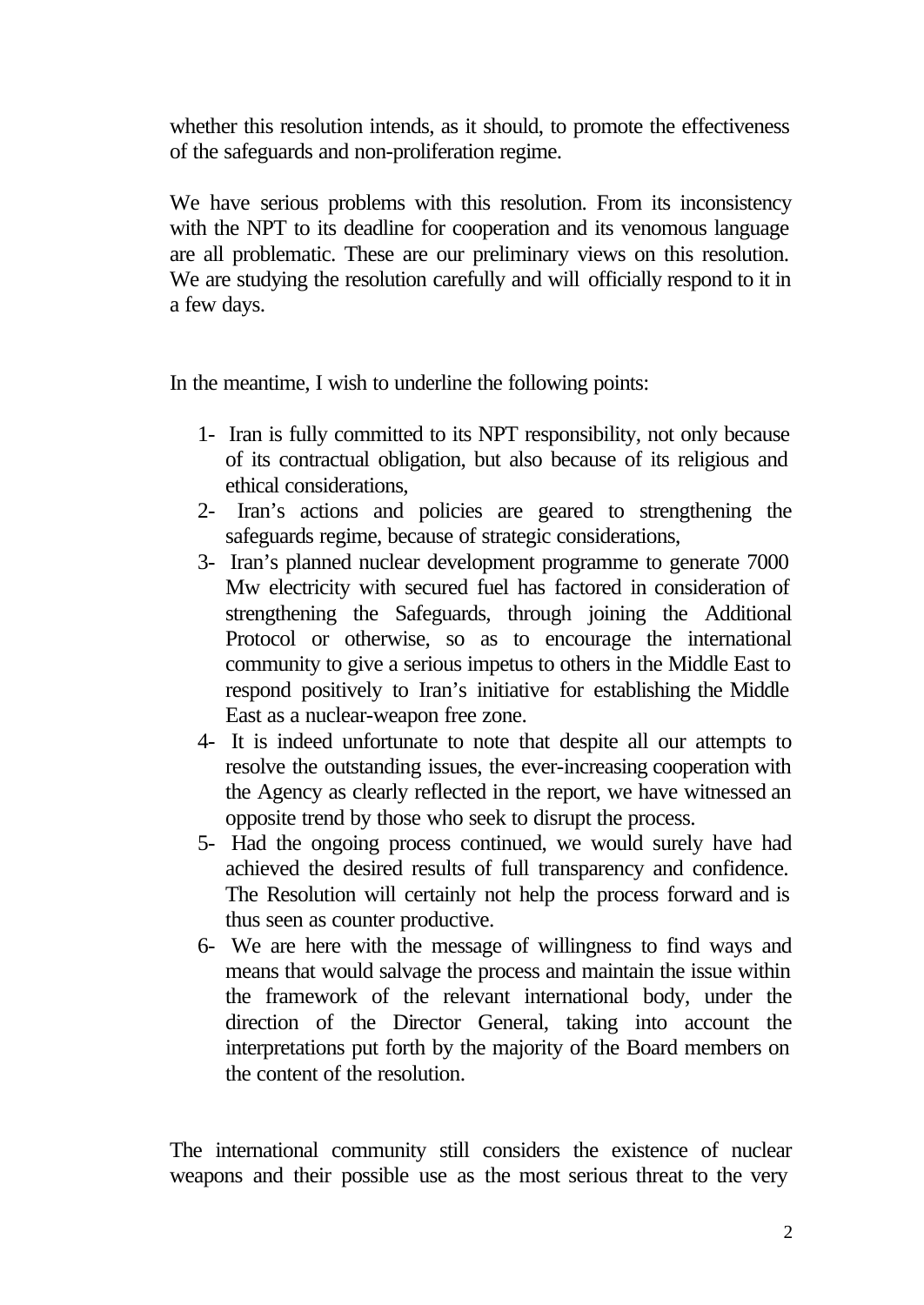existence of humankind and civilization, however some developments and setbacks have occurred since the 2000 Review Conference and the last PrepCom. The emergence of a new security doctrine that set rational for possible use of nuclear weapons is among those developments. This doctrine relies on nuclear weapons, for foreseeable future as a key element in the national security strategy of a nuclear power. The new approaches towards nuclear weapons stress capabilities to respond to conventional and non- nuclear threats, which should serve as a credible deterrent at the lowest level of nuclear weapons consistent with the security interest of that nuclear power. Ignoring the widespread protest against its nuclear doctrines in its National Security Strategy released in September 2002, it asserts that "*has long maintained the option of preemptive actions to counter a sufficient threat*" to its national security and that it will, if necessary, act pre - emotively "*to forestall or prevent hostile acts by its adversaries*".

Now, please consider a scenario where this argument is made by a country other than the United States. Take for instance our own case. We believe, that with the resolution adopted last Friday, there is a sufficient threat of hostile acts by the United States or its client Zionist regime against our interest and National Security. Using the logic in US National Security Strategy, is it acceptable or is it saving international peace and security if we were to say that we are going to act pre-emptively to forestall or prevent hostile acts by our adversary the United States. I think, few would think that this reasoning is sound and promotes International Peace and Security.

It is time to stick to the principles of disarmament and to protect past collective achievements. We, as a matter of principle, are strongly of the view that the only way to counter challenges that emanate from the existence of nuclear arsenals of the nuclear powers and the proliferation of nuclear weapons is to strengthen the relevant international instrument through multilateral, comprehensive and non discriminatory efforts. We firmly believe that the NPT is the cornerstone of the international efforts to achieve complete nuclear disarmament and to halt vertical and horizontal proliferation of this horrible weapon.

Due to the reluctance of some nuclear weapon states, the disarmament objectives of the NPT have not materialized in spite of their clear obligations and the continuous calls of the international community. Nuclear disarmament is still the highest priority in the security agenda of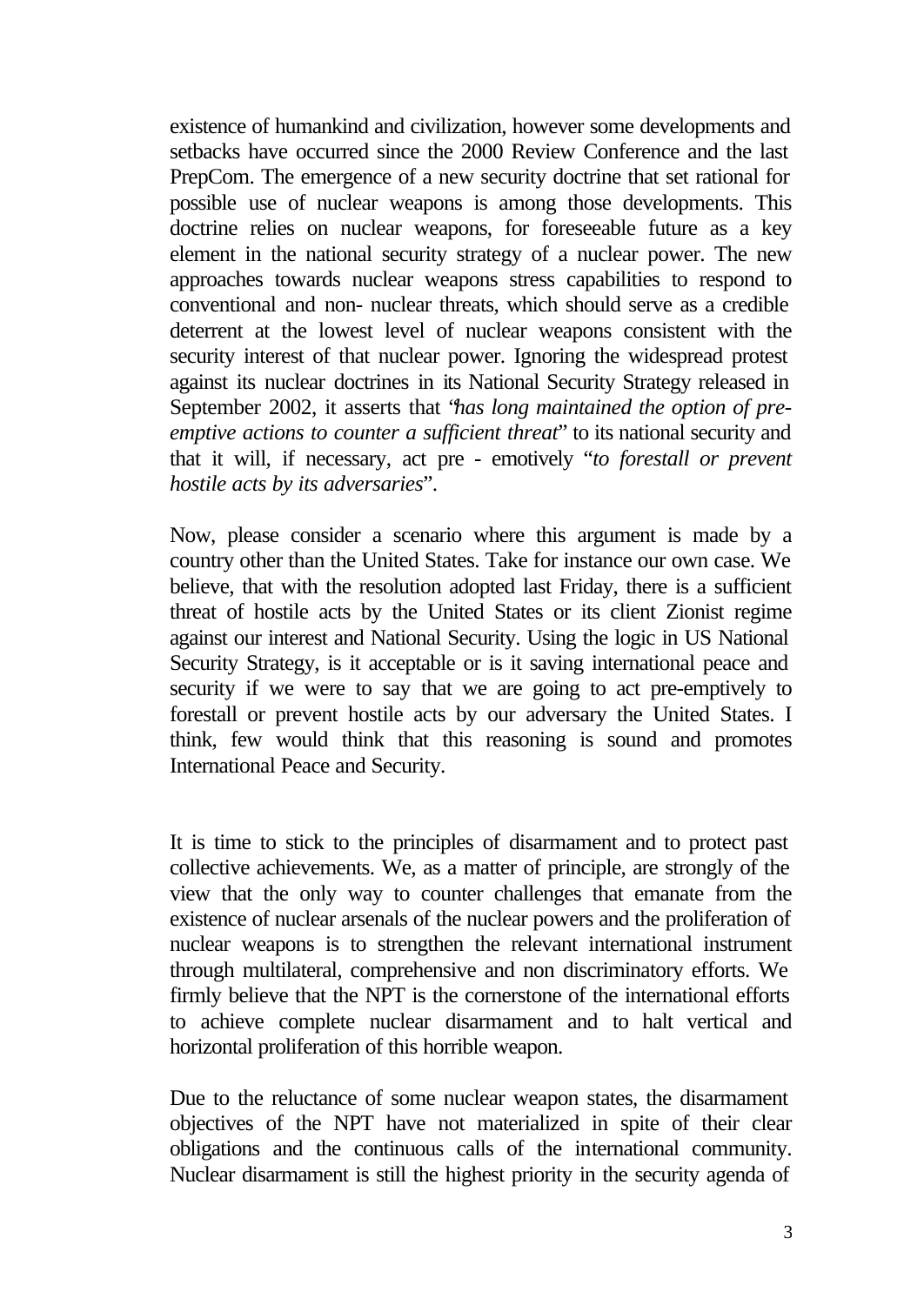the international community. A review of the past shows a lack of progress by the nuclear powers to accomplish the elimination of their nuclear arsenals leading to nuclear disarmament.

By the adoption of 13 practical step for systematic and progressive efforts to implement Article VI of the NPT and the related paragraph of the 1995 Decision on "Principles and Objectives for Nuclear and non proliferation and Disarmament", including an unequivocal undertaking of nuclear powers to accomplish the total elimination of the their nuclear arsenals, the 2000 Review Conference gave fresh hope that the collective efforts of the international community were moving forward in the right direction. However, the actions and policies undertaken by the nuclear powers were far from the expectation of the international community reflected by the 2000 Review Conference. The picture of nuclear disarmament over the past two years has been one of setback and negative developments.

Realizing the universality of the NPT is an urgent need to enhance security and stability in the world, in light of the current developments, the Middle East, as one of the most sensitive areas, deserves more attention and substantial work during the current meeting. We vividly recall that the Resolution; on the Middle East adopted in the 1995 Review and Extension Conference was an integral part of the decision for the indefinite extension of the NPT. Now the sole obstacle for the establishment of a nuclear weapon free zoon in the region is Israel, which has not yet joined the NPT and has not placed its nuclear facilities under the comprehensive safeguards of the IAEA. All members of the NPT and specifically those who have influence on this regime should exert far more pressure on it to join the NPT and renounce its security policy based on WMD and in particular nuclear weapons

Article IV has a critical role to play in full and indiscriminate implementation of the NPT. Its goal is to strike a balance between the security concerns and the socio-economic requirements for development especially for the developing countries. By establishing a framework to promote the peaceful uses of nuclear energy, through enhancing international cooperation among state parties, it provides the main incentive set forth in the treaty· Considering the experience with Iraq concerning its circumvention of the rules of the NPT and IAEA safeguards, we do recognize that keeping such balance is a challenge. However, stressing only the security aspect of disarmament treaties including the NPT, and hampering the materialization of recognized inalienable rights of stat parties to engage in peaceful uses of nuclear